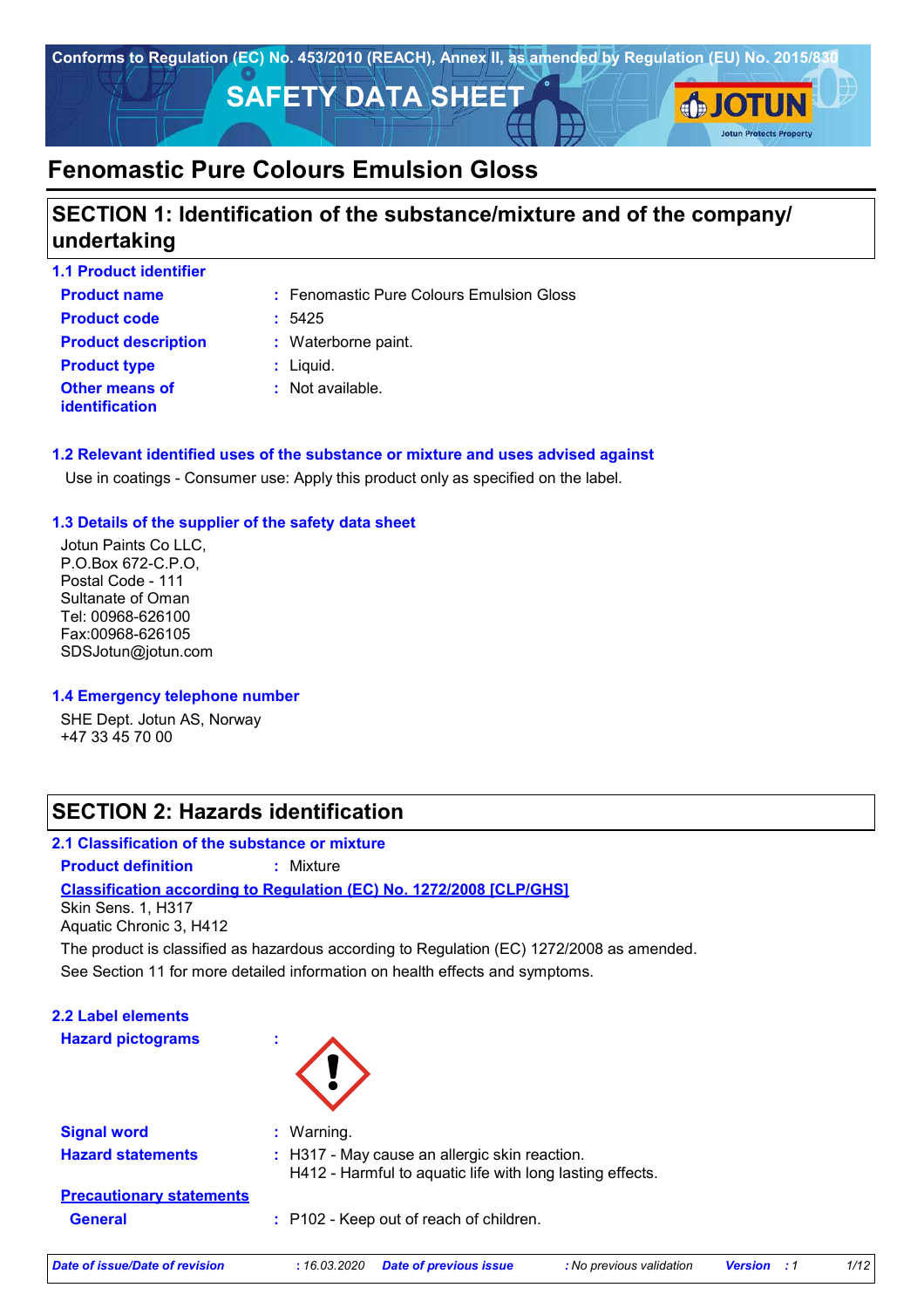# **SECTION 2: Hazards identification**

| <b>Prevention</b>                                                                                                                                               | : P280 - Wear protective gloves.<br>P273 - Avoid release to the environment.                                                               |
|-----------------------------------------------------------------------------------------------------------------------------------------------------------------|--------------------------------------------------------------------------------------------------------------------------------------------|
| <b>Response</b>                                                                                                                                                 | : P302 + P352 - IF ON SKIN: Wash with plenty of soap and water.<br>P333 + P313 - If skin irritation or rash occurs: Get medical attention. |
| <b>Storage</b>                                                                                                                                                  | : Not applicable.                                                                                                                          |
| <b>Disposal</b>                                                                                                                                                 | : P501 - Dispose of contents and container in accordance with all local, regional,<br>national and international regulations.              |
| <b>Hazardous ingredients</b>                                                                                                                                    | : 1,2-benzisothiazol-3(2h)-one (BIT)<br>$C(M)$ IT/MIT $(3:1)$                                                                              |
| <b>Supplemental label</b><br>elements                                                                                                                           | : Not applicable.                                                                                                                          |
| <b>Annex XVII - Restrictions</b><br>on the manufacture,<br>placing on the market and<br>use of certain dangerous<br>substances, mixtures and<br><b>articles</b> | : Not applicable.                                                                                                                          |
| <b>Special packaging requirements</b>                                                                                                                           |                                                                                                                                            |
| <b>Containers to be fitted</b><br>with child-resistant<br>fastenings                                                                                            | : Not applicable.                                                                                                                          |
| Tactile warning of danger : Not applicable.                                                                                                                     |                                                                                                                                            |
| <b>2.3 Other hazards</b>                                                                                                                                        |                                                                                                                                            |

**Other hazards which do : not result in classification** : None known.

# **SECTION 3: Composition/information on ingredients**

| <b>Product/ingredient name</b>                                 | <b>Identifiers</b>                                     | <b>Weight %</b> | <b>Regulation (EC) No.</b><br>1272/2008 [CLP]                                                                                                                                                                        | <b>Type</b> |
|----------------------------------------------------------------|--------------------------------------------------------|-----------------|----------------------------------------------------------------------------------------------------------------------------------------------------------------------------------------------------------------------|-------------|
| Alcohols, C16-18 and C18-unsatd., EC: 500-236-9<br>ethoxylated | CAS: 68920-66-1                                        | ≤0.3            | Skin Irrit. 2, H315<br>Aquatic Acute 1, H400 (M=1)<br>Aquatic Chronic 3, H412                                                                                                                                        | $[1]$       |
| 1,2-benzisothiazol-3(2h)-one (BIT)                             | EC: 220-120-9<br>CAS: 2634-33-5<br>Index: 613-088-00-6 | < 0.05          | Acute Tox. 4, H302<br>Skin Irrit. 2, H315<br>Eye Dam. 1, H318<br>Skin Sens. 1, H317<br>Aquatic Acute 1, H400 (M=1)                                                                                                   | $[1]$       |
| $C(M)$ IT/MIT $(3:1)$                                          | CAS: 55965-84-9<br>Index: 613-167-00-5                 | < 0.025         | Acute Tox. 3, H301<br>Acute Tox. 2, H310<br>Acute Tox. 2, H330<br>Skin Corr. 1B, H314<br>Eye Dam. 1, H318<br><b>Skin Sens. 1, H317</b><br>Aquatic Acute 1, H400<br>$(M=100)$<br>Aquatic Chronic 1, H410<br>$(M=100)$ | $[1]$       |
|                                                                |                                                        |                 | See Section 16 for the full<br>text of the H statements<br>declared above.                                                                                                                                           |             |

There are no additional ingredients present which, within the current knowledge of the supplier and in the concentrations applicable, are classified as hazardous to health or the environment, are PBTs, vPvBs or Substances of equivalent concern, or have been assigned a workplace exposure limit and hence require reporting in this section.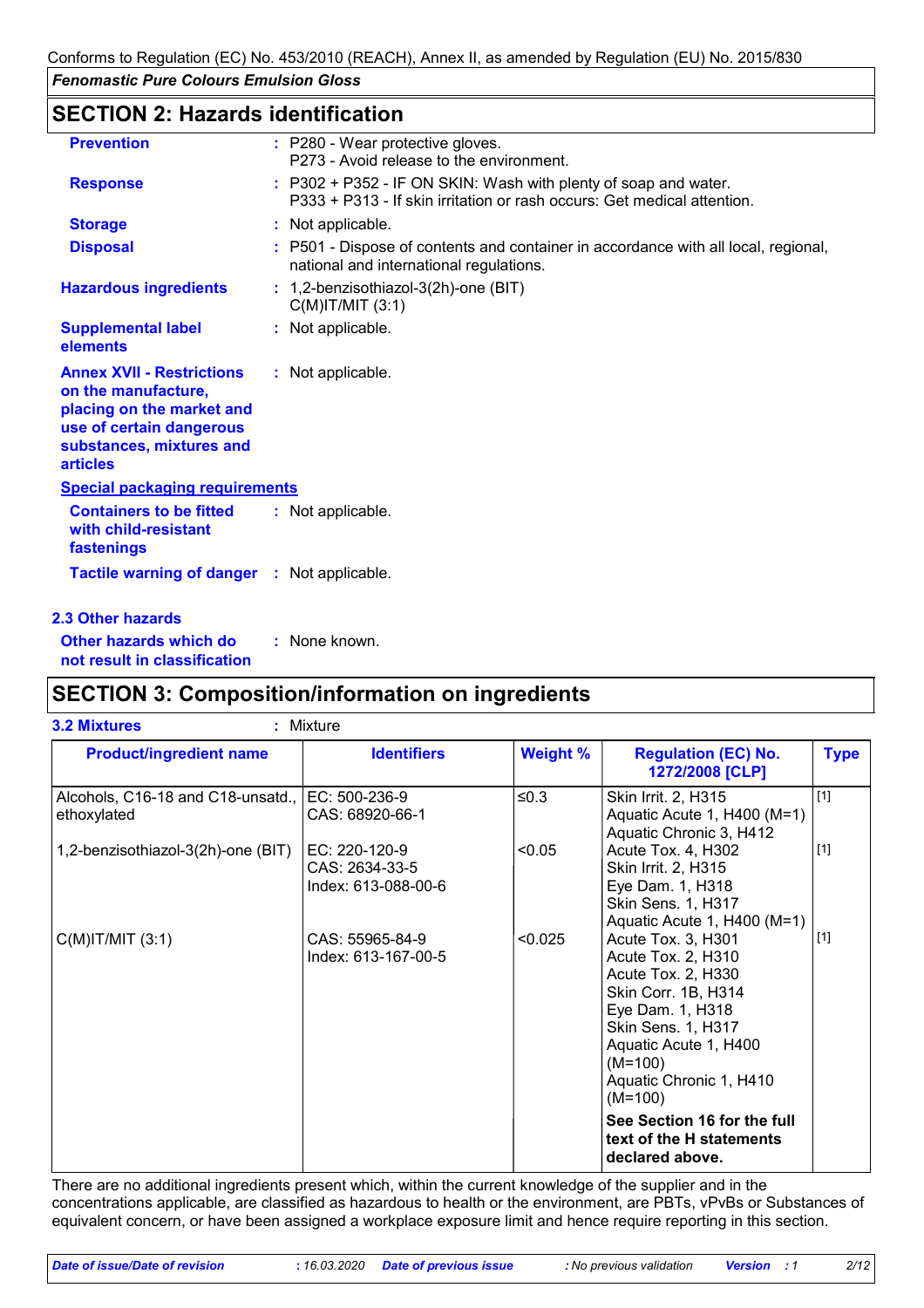# **SECTION 3: Composition/information on ingredients**

#### **Type**

[1] Substance classified with a health or environmental hazard

[2] Substance with a workplace exposure limit

[3] Substance meets the criteria for PBT according to Regulation (EC) No. 1907/2006, Annex XIII

[4] Substance meets the criteria for vPvB according to Regulation (EC) No. 1907/2006, Annex XIII

[5] Substance of equivalent concern

[6] Additional disclosure due to company policy

Occupational exposure limits, if available, are listed in Section 8.

# **SECTION 4: First aid measures**

#### **4.1 Description of first aid measures**

| <b>General</b>                    | : In all cases of doubt, or when symptoms persist, seek medical attention. Never give<br>anything by mouth to an unconscious person. If unconscious, place in recovery<br>position and seek medical advice.                                                              |
|-----------------------------------|--------------------------------------------------------------------------------------------------------------------------------------------------------------------------------------------------------------------------------------------------------------------------|
| <b>Eye contact</b>                | : Remove contact lenses, irrigate copiously with clean, fresh water, holding the<br>eyelids apart for at least 10 minutes and seek immediate medical advice.                                                                                                             |
| <b>Inhalation</b>                 | : Remove to fresh air. Keep person warm and at rest. If not breathing, if breathing is<br>irregular or if respiratory arrest occurs, provide artificial respiration or oxygen by<br>trained personnel.                                                                   |
| <b>Skin contact</b>               | : Remove contaminated clothing and shoes. Wash skin thoroughly with soap and<br>water or use recognised skin cleanser. Do NOT use solvents or thinners.                                                                                                                  |
| <b>Ingestion</b>                  | : If swallowed, seek medical advice immediately and show the container or label.<br>Keep person warm and at rest. Do NOT induce vomiting.                                                                                                                                |
| <b>Protection of first-aiders</b> | : No action shall be taken involving any personal risk or without suitable training. It<br>may be dangerous to the person providing aid to give mouth-to-mouth resuscitation.<br>Wash contaminated clothing thoroughly with water before removing it, or wear<br>gloves. |

#### **4.2 Most important symptoms and effects, both acute and delayed**

| <b>Over-exposure signs/symptoms</b> |                                                                                                                                |
|-------------------------------------|--------------------------------------------------------------------------------------------------------------------------------|
| Eye contact                         | : No specific data.                                                                                                            |
| <b>Inhalation</b>                   | : No specific data.                                                                                                            |
| <b>Skin contact</b>                 | : Adverse symptoms may include the following:<br>irritation<br>redness                                                         |
| <b>Ingestion</b>                    | : No specific data.                                                                                                            |
|                                     | 4.3 Indication of any immediate medical attention and special treatment needed                                                 |
| <b>Notes to physician</b>           | : Treat symptomatically. Contact poison treatment specialist immediately if large<br>quantities have been ingested or inhaled. |
| <b>Specific treatments</b>          | : No specific treatment.                                                                                                       |

See toxicological information (Section 11)

ľ

| <b>SECTION 5: Firefighting measures</b>  |                                                                      |  |
|------------------------------------------|----------------------------------------------------------------------|--|
| 5.1 Extinguishing media                  |                                                                      |  |
| <b>Suitable extinguishing</b><br>media   | : Recommended: alcohol-resistant foam, $CO2$ , powders, water spray. |  |
| <b>Unsuitable extinguishing</b><br>media | : Do not use water jet.                                              |  |

#### **5.2 Special hazards arising from the substance or mixture**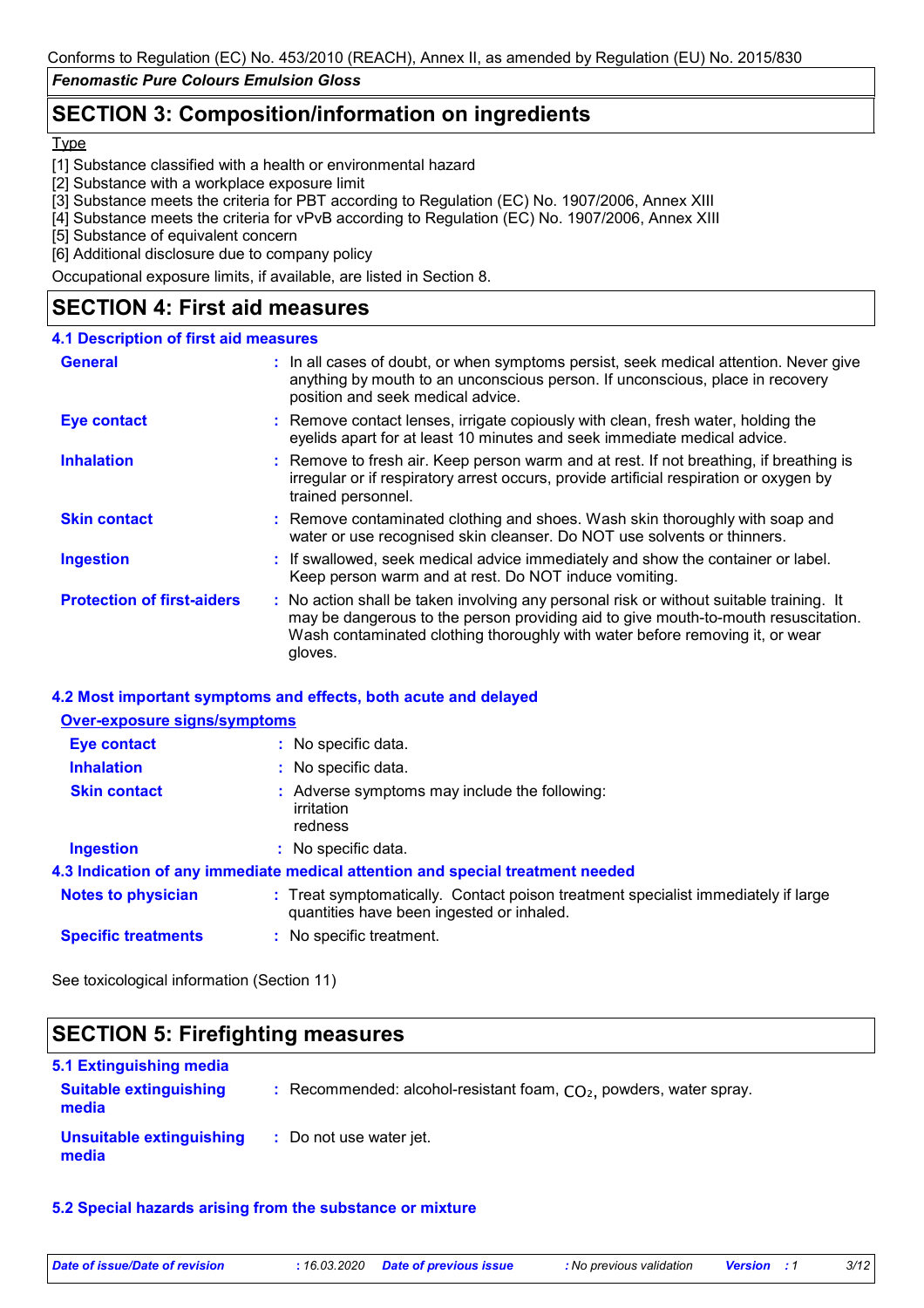### **SECTION 5: Firefighting measures**

| <b>Hazards from the</b><br>substance or mixture        | : Fire will produce dense black smoke. Exposure to decomposition products may<br>cause a health hazard.                      |
|--------------------------------------------------------|------------------------------------------------------------------------------------------------------------------------------|
| <b>Hazardous combustion</b><br>products                | : Decomposition products may include the following materials: carbon monoxide,<br>carbon dioxide, smoke, oxides of nitrogen. |
| <b>5.3 Advice for firefighters</b>                     |                                                                                                                              |
| <b>Special protective actions</b><br>for fire-fighters | : Cool closed containers exposed to fire with water. Do not release runoff from fire to<br>drains or watercourses.           |
| <b>Special protective</b>                              | : Appropriate breathing apparatus may be required.                                                                           |

# **equipment for fire-fighters**

### **SECTION 6: Accidental release measures**

Due to the organic solvents content of the mixture:

#### **6.1 Personal precautions, protective equipment and emergency procedures**

| For non-emergency<br>personnel                                 |   | : Exclude sources of ignition and ventilate the area. Avoid breathing vapour or mist.<br>Refer to protective measures listed in sections 7 and 8.                                                                                                                                  |
|----------------------------------------------------------------|---|------------------------------------------------------------------------------------------------------------------------------------------------------------------------------------------------------------------------------------------------------------------------------------|
| For emergency responders                                       | ÷ | If specialised clothing is required to deal with the spillage, take note of any<br>information in Section 8 on suitable and unsuitable materials. See also the<br>information in "For non-emergency personnel".                                                                    |
| <b>6.2 Environmental</b><br>precautions                        |   | : Do not allow to enter drains or watercourses. If the product contaminates lakes,<br>rivers, or sewers, inform the appropriate authorities in accordance with local<br>regulations.                                                                                               |
| 6.3 Methods and material<br>for containment and<br>cleaning up |   | : Contain and collect spillage with non-combustible, absorbent material e.g. sand,<br>earth, vermiculite or diatomaceous earth and place in container for disposal<br>according to local regulations (see Section 13). Preferably clean with a detergent.<br>Avoid using solvents. |
| 6.4 Reference to other<br><b>sections</b>                      |   | : See Section 1 for emergency contact information.<br>See Section 8 for information on appropriate personal protective equipment.<br>See Section 13 for additional waste treatment information.                                                                                    |

# **SECTION 7: Handling and storage**

The information in this section contains generic advice and guidance. The list of Identified Uses in Section 1 should be consulted for any available use-specific information provided in the Exposure Scenario(s).

#### **7.1 Precautions for safe handling**

Due to the organic solvents content of the mixture:

Prevent the creation of flammable or explosive concentrations of vapours in air and avoid vapour concentrations higher than the occupational exposure limits.

In addition, the product should only be used in areas from which all naked lights and other sources of ignition have been excluded. Electrical equipment should be protected to the appropriate standard.

Keep away from heat, sparks and flame. No sparking tools should be used.

Avoid contact with skin and eyes. Avoid the inhalation of dust, particulates, spray or mist arising from the application of this mixture. Avoid inhalation of dust from sanding.

Eating, drinking and smoking should be prohibited in areas where this material is handled, stored and processed. Put on appropriate personal protective equipment (see Section 8).

Never use pressure to empty. Container is not a pressure vessel.

Always keep in containers made from the same material as the original one.

#### Comply with the health and safety at work laws. **Information on fire and explosion protection**

Vapours are heavier than air and may spread along floors. Vapours may form explosive mixtures with air.

When operators, whether spraying or not, have to work inside the spray booth, ventilation is unlikely to be sufficient to control particulates and solvent vapour in all cases. In such circumstances they should wear a compressed air-fed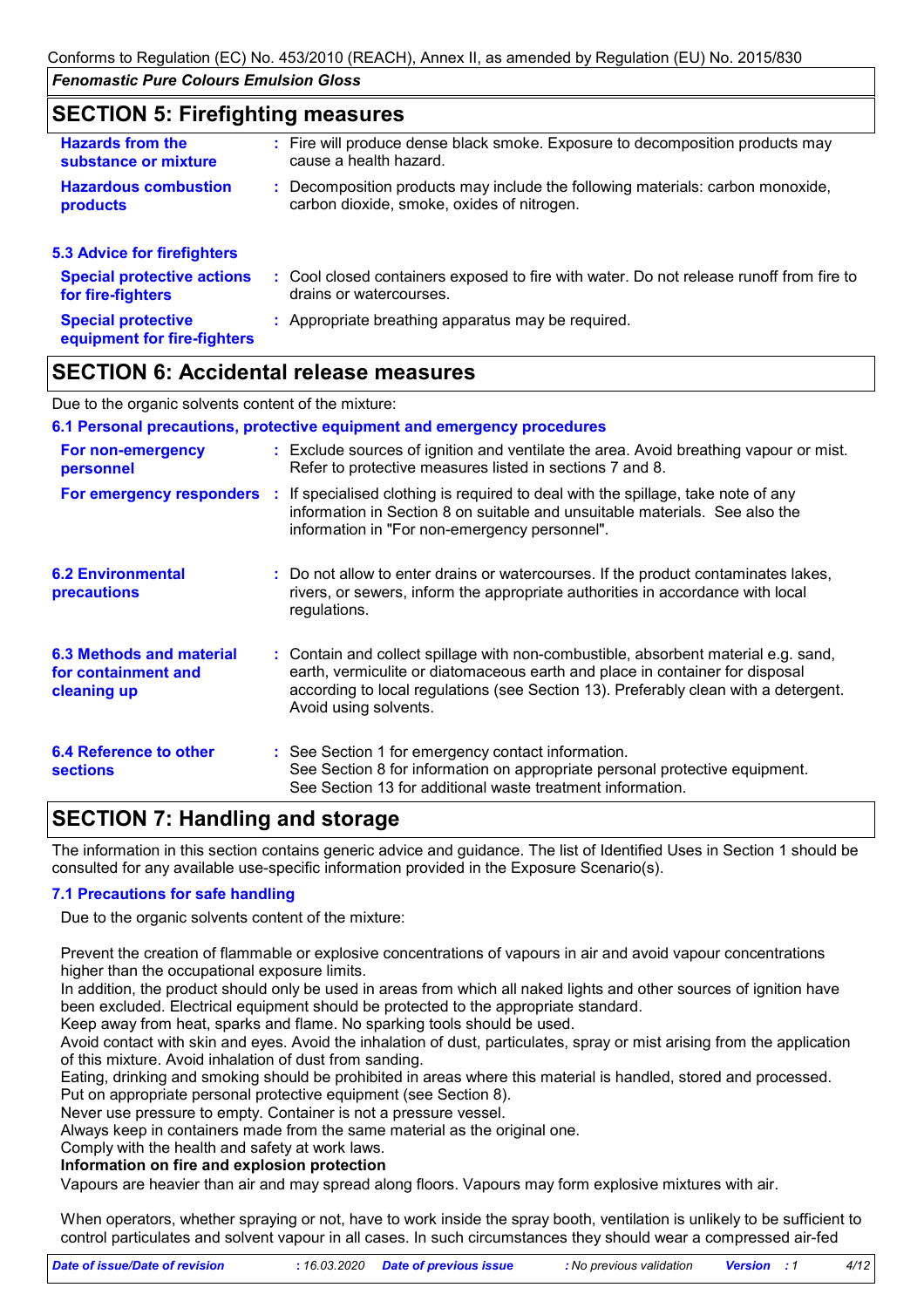### **SECTION 7: Handling and storage**

respirator during the spraying process and until such time as the particulates and solvent vapour concentration has fallen below the exposure limits.

#### **7.2 Conditions for safe storage, including any incompatibilities**

Store in accordance with local regulations.

**Notes on joint storage**

Keep away from: oxidising agents, strong alkalis, strong acids.

**Additional information on storage conditions**

Observe label precautions. Store in a dry, cool and well-ventilated area. Keep away from heat and direct sunlight. Keep container tightly closed.

Keep away from sources of ignition. No smoking. Prevent unauthorised access. Containers that have been opened must be carefully resealed and kept upright to prevent leakage.

#### **7.3 Specific end use(s)**

**Recommendations :**

**Industrial sector specific :**

: Not available. : Not available.

**solutions**

## **SECTION 8: Exposure controls/personal protection**

The information in this section contains generic advice and guidance. Information is provided based on typical anticipated uses of the product. Additional measures might be required for bulk handling or other uses that could significantly increase worker exposure or environmental releases.

#### **8.1 Control parameters**

**Occupational exposure limits**

No exposure limit value known.

#### **Recommended monitoring procedures :** If this product contains ingredients with exposure limits, personal, workplace atmosphere or biological monitoring may be required to determine the effectiveness of the ventilation or other control measures and/or the necessity to use respiratory protective equipment. Reference should be made to monitoring standards, such as the following: European Standard EN 689 (Workplace atmospheres - Guidance for the assessment of exposure by inhalation to chemical agents for comparison with limit values and measurement strategy) European Standard EN 14042 (Workplace atmospheres - Guide for the application and use of procedures for the assessment of exposure to chemical and biological agents) European Standard EN 482 (Workplace atmospheres - General requirements for the performance of procedures for the measurement of chemical agents) Reference to national guidance documents for methods for the determination of hazardous substances will also be required.

#### **DNELs/DMELs**

No DNELs/DMELs available.

#### **PNECs**

No PNECs available

| <b>Appropriate engineering</b><br>controls | : Provide adequate ventilation. Where reasonably practicable, this should be<br>achieved by the use of local exhaust ventilation and good general extraction. If<br>these are not sufficient to maintain concentrations of particulates and solvent<br>vapours below the OEL, suitable respiratory protection must be worn.                                                                                                                                                 |
|--------------------------------------------|-----------------------------------------------------------------------------------------------------------------------------------------------------------------------------------------------------------------------------------------------------------------------------------------------------------------------------------------------------------------------------------------------------------------------------------------------------------------------------|
| <b>Individual protection measures</b>      |                                                                                                                                                                                                                                                                                                                                                                                                                                                                             |
| <b>Hygiene measures</b>                    | : Wash hands, forearms and face thoroughly after handling chemical products, before<br>eating, smoking and using the lavatory and at the end of the working period.<br>Appropriate techniques should be used to remove potentially contaminated clothing.<br>Contaminated work clothing should not be allowed out of the workplace. Wash<br>contaminated clothing before reusing. Ensure that eyewash stations and safety<br>showers are close to the workstation location. |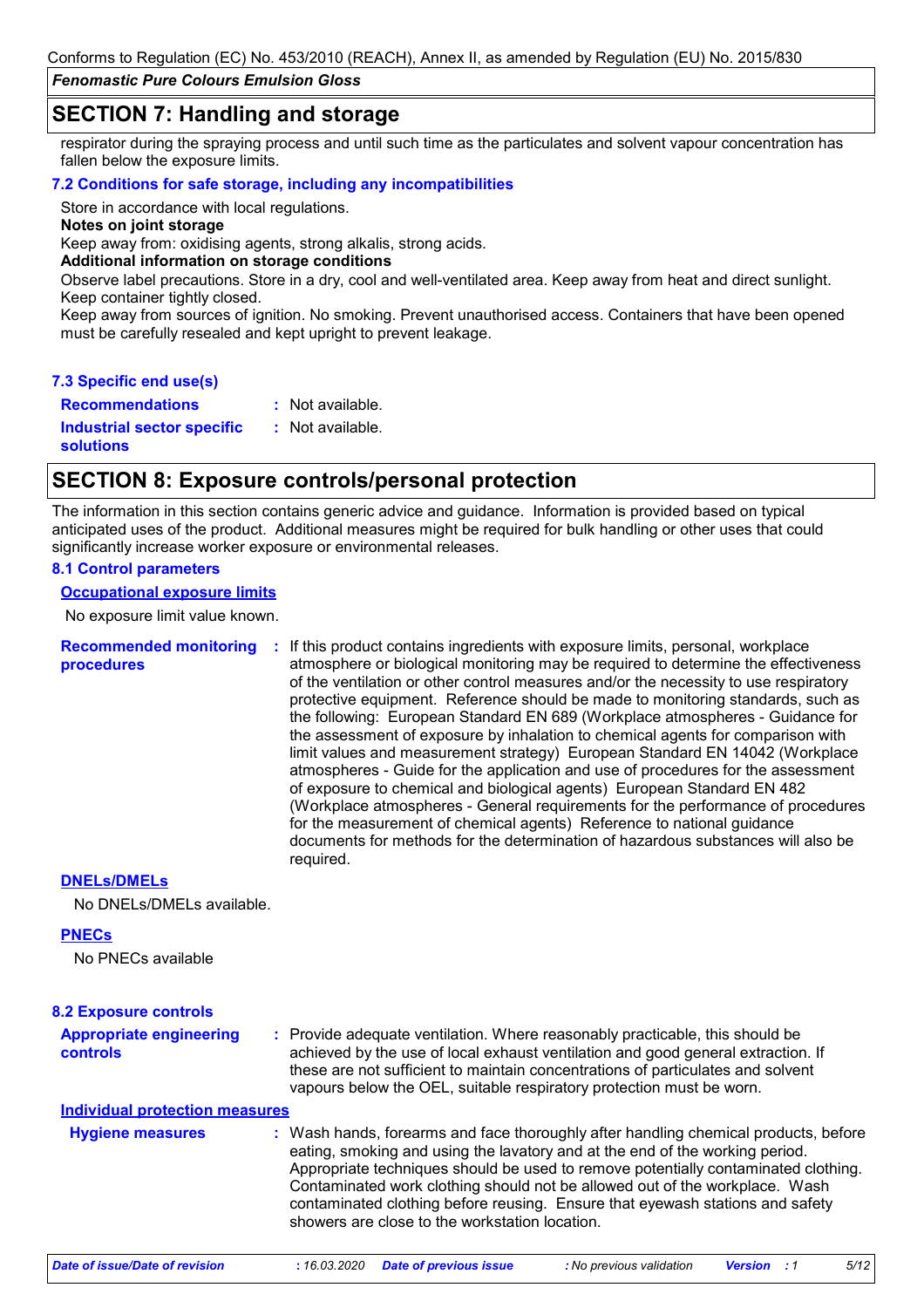# **SECTION 8: Exposure controls/personal protection**

| <b>Eye/face protection</b>                | : Safety eyewear complying to EN 166 should be used when a risk assessment<br>indicates this is necessary to avoid exposure to liquid splashes, mists, gases or<br>dusts. If contact is possible, the following protection should be worn, unless the<br>assessment indicates a higher degree of protection: safety glasses with side-<br>shields.                                                                                                                                                                                                                                                                                                                   |
|-------------------------------------------|----------------------------------------------------------------------------------------------------------------------------------------------------------------------------------------------------------------------------------------------------------------------------------------------------------------------------------------------------------------------------------------------------------------------------------------------------------------------------------------------------------------------------------------------------------------------------------------------------------------------------------------------------------------------|
| <b>Skin protection</b>                    |                                                                                                                                                                                                                                                                                                                                                                                                                                                                                                                                                                                                                                                                      |
| <b>Gloves</b>                             | There is no one glove material or combination of materials that will give unlimited<br>resistance to any individual or combination of chemicals.<br>The breakthrough time must be greater than the end use time of the product.<br>The instructions and information provided by the glove manufacturer on use,<br>storage, maintenance and replacement must be followed.<br>Gloves should be replaced regularly and if there is any sign of damage to the glove<br>material.<br>Always ensure that gloves are free from defects and that they are stored and used<br>correctly.<br>The performance or effectiveness of the glove may be reduced by physical/chemical |
|                                           | damage and poor maintenance.<br>Barrier creams may help to protect the exposed areas of the skin but should not be<br>applied once exposure has occurred.                                                                                                                                                                                                                                                                                                                                                                                                                                                                                                            |
|                                           | Wear suitable gloves tested to EN374.<br>Recommended, gloves(breakthrough time) > 8 hours: nitrile rubber, neoprene, PVC                                                                                                                                                                                                                                                                                                                                                                                                                                                                                                                                             |
|                                           | For right choice of glove materials, with focus on chemical resistance and time of<br>penetration, seek advice by the supplier of chemical resistant gloves.                                                                                                                                                                                                                                                                                                                                                                                                                                                                                                         |
|                                           | The user must check that the final choice of type of glove selected for handling this<br>product is the most appropriate and takes into account the particular conditions of<br>use, as included in the user's risk assessment.                                                                                                                                                                                                                                                                                                                                                                                                                                      |
| <b>Body protection</b>                    | : Personnel should wear antistatic clothing made of natural fibres or of high-<br>temperature-resistant synthetic fibres.                                                                                                                                                                                                                                                                                                                                                                                                                                                                                                                                            |
| <b>Other skin protection</b>              | : Appropriate footwear and any additional skin protection measures should be<br>selected based on the task being performed and the risks involved and should be<br>approved by a specialist before handling this product.                                                                                                                                                                                                                                                                                                                                                                                                                                            |
| <b>Respiratory protection</b>             | : If workers are exposed to concentrations above the exposure limit, they must use a<br>respirator according to EN 140. Use respiratory mask with charcoal and dust filter<br>when spraying this product, according to EN 14387(as filter combination A2-P2). In<br>confined spaces, use compressed-air or fresh-air respiratory equipment. When use<br>of roller or brush, consider use of charcoalfilter.                                                                                                                                                                                                                                                          |
| <b>Environmental exposure</b><br>controls | : Do not allow to enter drains or watercourses.                                                                                                                                                                                                                                                                                                                                                                                                                                                                                                                                                                                                                      |

# **SECTION 9: Physical and chemical properties**

| 9.1 Information on basic physical and chemical properties |                                                                                                 |
|-----------------------------------------------------------|-------------------------------------------------------------------------------------------------|
| <b>Appearance</b>                                         |                                                                                                 |
| <b>Physical state</b>                                     | : Liquid.                                                                                       |
| <b>Colour</b>                                             | : Various                                                                                       |
| <b>Odour</b>                                              | : Characteristic.                                                                               |
| <b>Odour threshold</b>                                    | : Not applicable.                                                                               |
| pH                                                        | : Not applicable.                                                                               |
| <b>Melting point/freezing point</b>                       | $\cdot$ 0                                                                                       |
| Initial boiling point and<br>boiling range                | : Lowest known value: 100°C (212°F) (water). Weighted average: 103.66°C (218.<br>$6^{\circ}$ F) |
| <b>Flash point</b>                                        | : Not available.                                                                                |
| <b>Evaporation rate</b>                                   | : 0.36 (water) compared with butyl acetate                                                      |
| <b>Flammability (solid, gas)</b>                          | : Not applicable.                                                                               |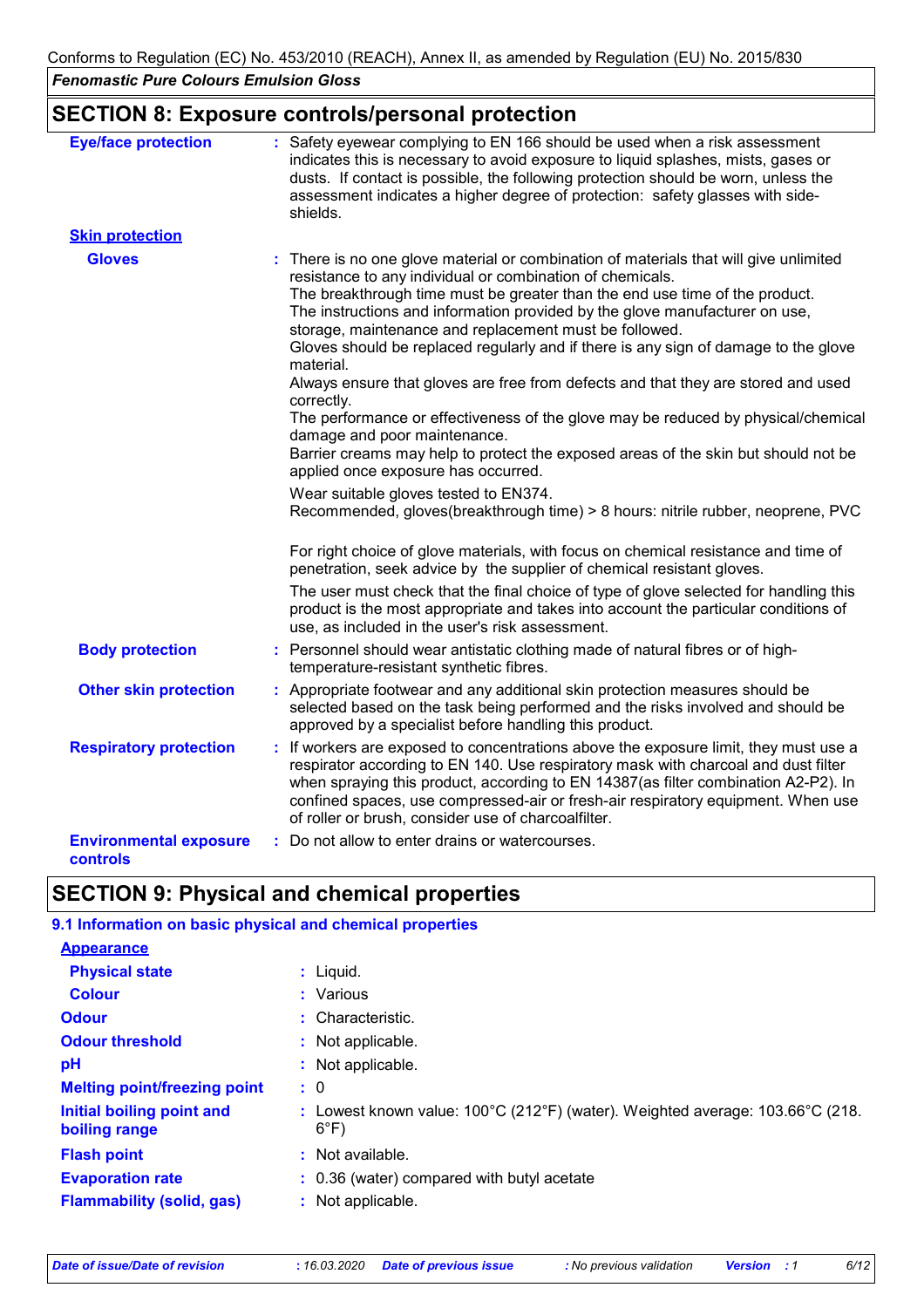# **SECTION 9: Physical and chemical properties**

| <b>Upper/lower flammability or</b><br>explosive limits            | $: 0.6 - 4.2\%$                                                                                                                              |
|-------------------------------------------------------------------|----------------------------------------------------------------------------------------------------------------------------------------------|
| <b>Vapour pressure</b>                                            | : Highest known value: $3.2$ kPa (23.8 mm Hg) (at $20^{\circ}$ C) (water). Weighted<br>average: $3.13$ kPa (23.48 mm Hg) (at $20^{\circ}$ C) |
| <b>Vapour density</b>                                             | : Highest known value: $7.5$ (Air = 1) (propanoic acid, 2-methyl-, monoester with 2,<br>2,4-trimethyl-1,3-pentanediol).                      |
| <b>Density</b>                                                    | $: 1.051$ to 1.254 g/cm <sup>3</sup>                                                                                                         |
| <b>Solubility(ies)</b>                                            | : Easily soluble in the following materials: cold water and hot water.                                                                       |
| <b>Partition coefficient: n-octanol/: Not available.</b><br>water |                                                                                                                                              |
| <b>Auto-ignition temperature</b>                                  | : Not applicable.                                                                                                                            |
| <b>Decomposition temperature</b>                                  | : Not available.                                                                                                                             |
| <b>Viscosity</b>                                                  | : Kinematic (40°C): >0.205 cm <sup>2</sup> /s (>20.5 mm <sup>2</sup> /s)                                                                     |
| <b>Explosive properties</b>                                       | : Not available.                                                                                                                             |
| <b>Oxidising properties</b>                                       | : Not available.                                                                                                                             |

#### **9.2 Other information**

No additional information.

# **SECTION 10: Stability and reactivity**

| <b>10.1 Reactivity</b>                            | : No specific test data related to reactivity available for this product or its ingredients.                                        |
|---------------------------------------------------|-------------------------------------------------------------------------------------------------------------------------------------|
| <b>10.2 Chemical stability</b>                    | : Stable under recommended storage and handling conditions (see Section 7).                                                         |
| <b>10.3 Possibility of</b><br>hazardous reactions | : Under normal conditions of storage and use, hazardous reactions will not occur.                                                   |
| <b>10.4 Conditions to avoid</b>                   | : When exposed to high temperatures may produce hazardous decomposition<br>products.                                                |
| 10.5 Incompatible materials                       | : Keep away from the following materials to prevent strong exothermic reactions:<br>oxidising agents, strong alkalis, strong acids. |
| <b>10.6 Hazardous</b><br>decomposition products   | : Decomposition products may include the following materials: carbon monoxide,<br>carbon dioxide, smoke, oxides of nitrogen.        |

# **SECTION 11: Toxicological information**

#### **11.1 Information on toxicological effects**

#### **Acute toxicity**

| <b>Product/ingredient name</b>         | <b>Result</b>                        | <b>Species</b> | <b>Dose</b>             | <b>Exposure</b> |
|----------------------------------------|--------------------------------------|----------------|-------------------------|-----------------|
| 1,2-benzisothiazol-3(2h)-<br>one (BIT) | ILC50 Inhalation Dusts and<br>lmists | Rat            | $40$ mg/                | 14 hours        |
| $C(M)$ IT/MIT $(3:1)$                  | LD50 Oral<br>LD50 Oral               | Rat<br>Rat     | 485 mg/kg<br>  53 mg/kg |                 |

#### **Acute toxicity estimates**

None.

#### **Irritation/Corrosion**

| <b>Product/ingredient name</b>                   | <b>Result</b>        | <b>Species</b>                     | <b>Score</b>             | <b>Exposure</b> | <b>Observation</b> |
|--------------------------------------------------|----------------------|------------------------------------|--------------------------|-----------------|--------------------|
| Alcohols, C16-18 and<br>C18-unsatd., ethoxylated | Skin - Mild irritant | Mammal -<br>species<br>unspecified | $\blacksquare$           |                 |                    |
| 1,2-benzisothiazol-3(2h)-<br>one (BIT)           | Skin - Mild irritant | Mammal -<br>species<br>unspecified | $\blacksquare$           |                 |                    |
|                                                  | Eyes - Irritant      | Mammal -<br>species<br>unspecified | $\overline{\phantom{0}}$ |                 |                    |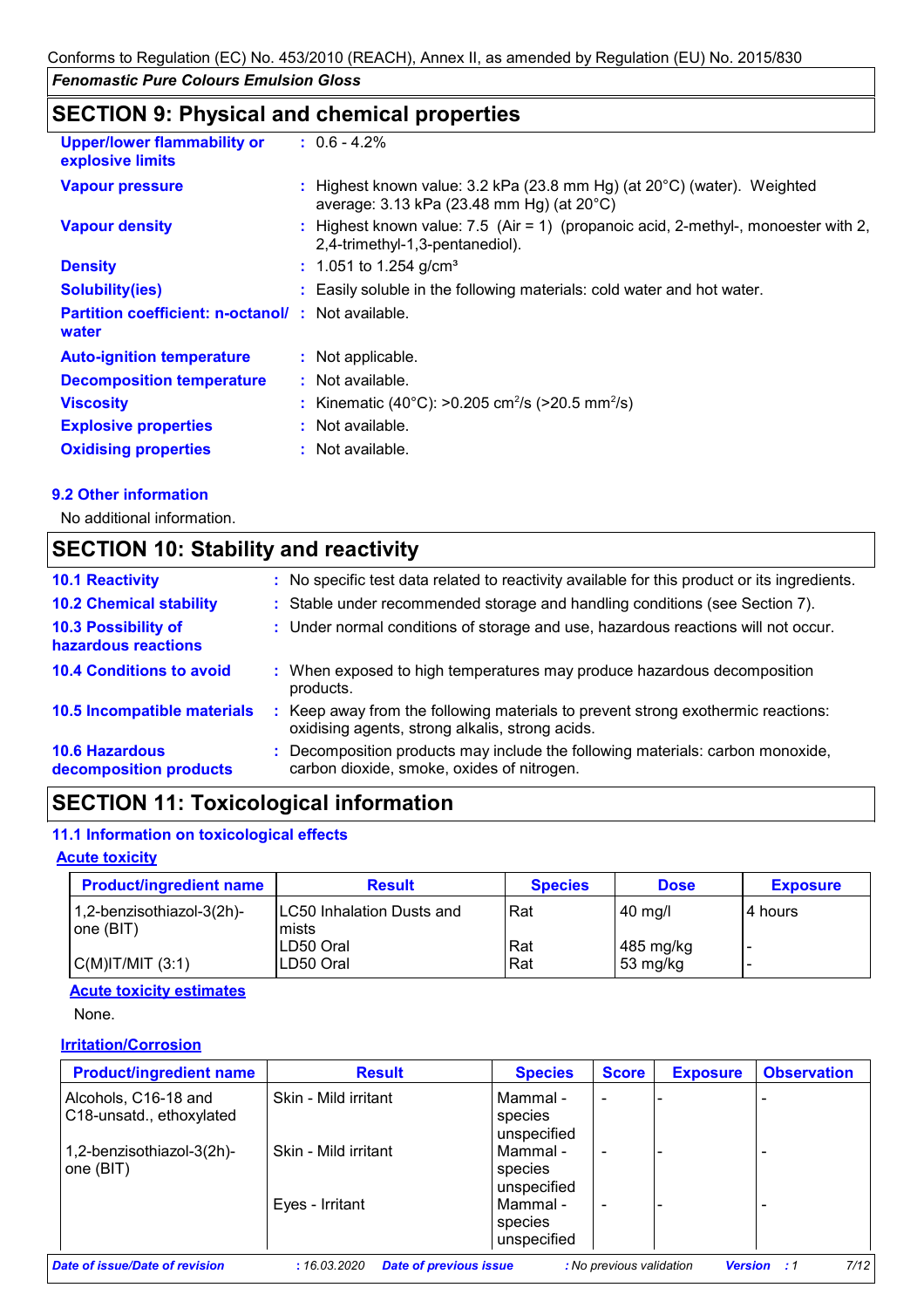# **SECTION 11: Toxicological information**

#### **Sensitisation**

| <b>Product/ingredient name</b>         | <b>Route of</b><br>exposure | <b>Species</b>                  | <b>Result</b> |
|----------------------------------------|-----------------------------|---------------------------------|---------------|
| 1,2-benzisothiazol-3(2h)-<br>one (BIT) | skin                        | Mouse                           | Sensitising   |
| C(M) T/MIT (3:1)                       | skin                        | Mammal - species<br>unspecified | Sensitising   |

#### **Mutagenicity**

No known significant effects or critical hazards.

#### **Carcinogenicity**

No known significant effects or critical hazards.

#### **Reproductive toxicity**

**Developmental effects :** : No known significant effects or critical hazards.

: No known significant effects or critical hazards. **Fertility effects :**

#### **Specific target organ toxicity (single exposure)**

Based on available data, the classification criteria are not met.

#### **Specific target organ toxicity (repeated exposure)**

Based on available data, the classification criteria are not met.

#### **Aspiration hazard**

Based on available data, the classification criteria are not met.

**Other information :**

: None identified.

# **SECTION 12: Ecological information**

#### **12.1 Toxicity**

There are no data available on the mixture itself. Do not allow to enter drains or watercourses.

The mixture has been assessed following the summation method of the CLP Regulation (EC) No 1272/2008 and is classified for eco-toxicological properties accordingly. See Sections 2 and 3 for details.

| <b>Product/ingredient name</b>                   | <b>Result</b>          | <b>Species</b>                       | <b>Exposure</b> |
|--------------------------------------------------|------------------------|--------------------------------------|-----------------|
| Alcohols, C16-18 and<br>C18-unsatd., ethoxylated | Acute LC50 1.3 mg/l    | Fish                                 | 96 hours        |
| 1,2-benzisothiazol-3(2h)-<br>one (BIT)           | Acute EC50 0.15 mg/l   | Algae - Slenastrum<br>capricornutum  | 72 hours        |
|                                                  | Acute EC50 1.05 mg/l   | Crustaceans - Daphnia magna          | 96 hours        |
|                                                  | Acute LC50 1.4 mg/l    | Fish - Onchorhynchus mykiss          | 96 hours        |
| $C(M)$ IT/MIT $(3:1)$                            | Acute EC50 0.027 mg/l  | Algae - Selenastrum<br>capricornutum | 72 hours        |
|                                                  | Acute EC50 0.16 mg/l   | Daphnia - Daphnia magna              | 48 hours        |
|                                                  | Acute LC50 0.19 mg/l   | Fish - Oncorhynchus mykiss           | 96 hours        |
|                                                  | Chronic NOEC 0.1 mg/l  | Daphnia                              | 21 days         |
|                                                  | Chronic NOEC 0.05 mg/l | Fish                                 | 14 days         |

This material is harmful to aquatic life with long lasting effects.

#### **12.2 Persistence and degradability**

Not available.

| <b>Product/ingredient name Aquatic half-life</b> | <b>Photolysis</b> | Biodegradability |
|--------------------------------------------------|-------------------|------------------|
| C(M) T/MIT (3:1)                                 |                   | Not readily      |

#### **12.3 Bioaccumulative potential**

*Date of issue/Date of revision* **:** *16.03.2020 Date of previous issue : No previous validation Version : 1 8/12*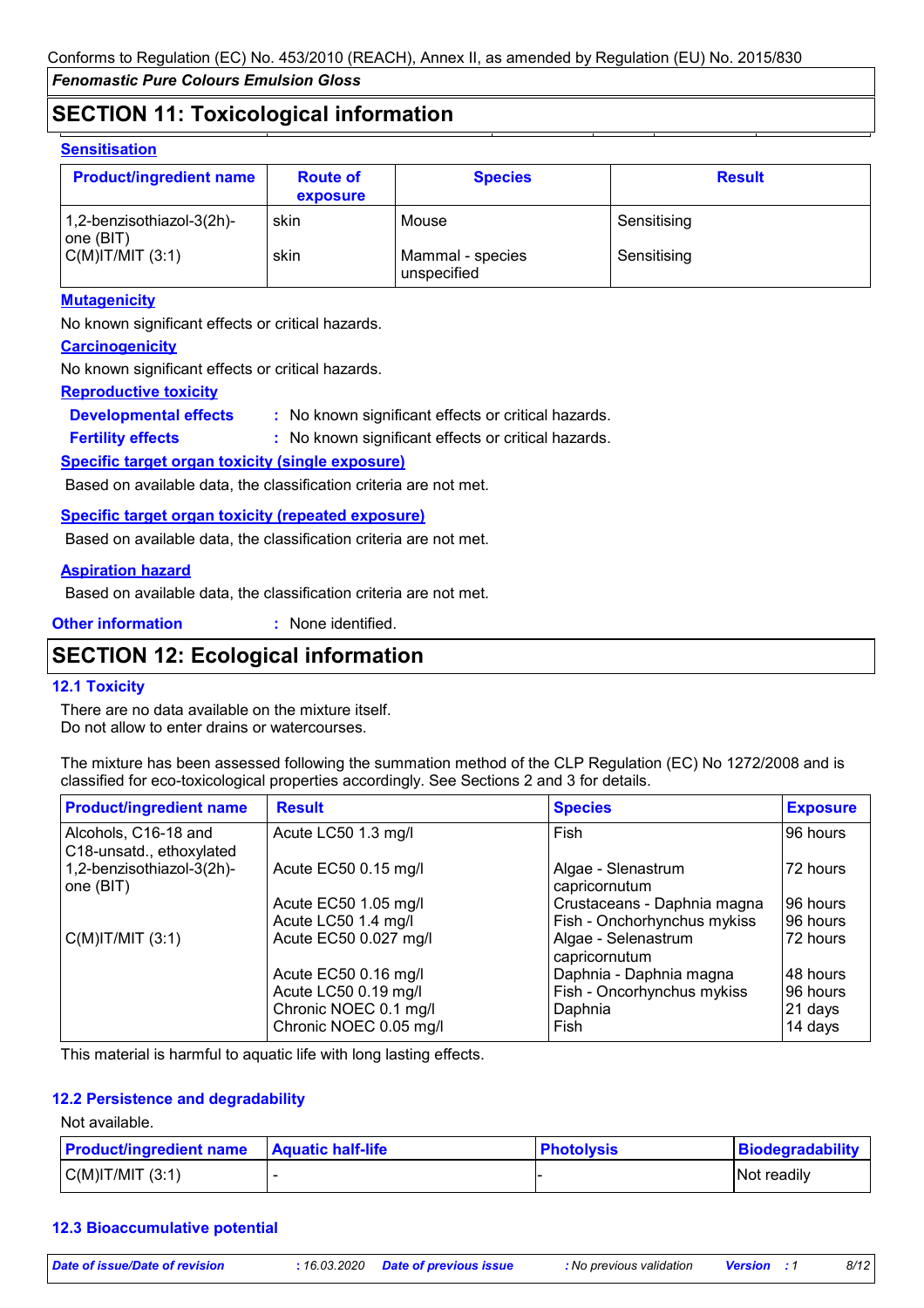| <b>SECTION 12: Ecological information</b>        |                        |            |                  |  |  |
|--------------------------------------------------|------------------------|------------|------------------|--|--|
| <b>Product/ingredient name</b>                   | $ $ LogP <sub>ow</sub> | <b>BCF</b> | <b>Potential</b> |  |  |
| Alcohols, C16-18 and<br>C18-unsatd., ethoxylated | 4.2                    |            | high             |  |  |

#### **12.4 Mobility in soil**

| <b>Soil/water partition</b><br><b>coefficient (Koc)</b> | : Not available. |
|---------------------------------------------------------|------------------|
| <b>Mobility</b>                                         | : Not available. |

| 12.5 Results of PBT and vPvB assessment |                   |  |  |  |
|-----------------------------------------|-------------------|--|--|--|
| <b>PBT</b>                              | : Not applicable. |  |  |  |
| <b>vPvB</b>                             | : Not applicable. |  |  |  |

**12.6 Other adverse effects** : No known significant effects or critical hazards.

# **SECTION 13: Disposal considerations**

The information in this section contains generic advice and guidance. The list of Identified Uses in Section 1 should be consulted for any available use-specific information provided in the Exposure Scenario(s).

#### **13.1 Waste treatment methods**

| <b>Product</b>                           |                                                                                                                                                                                                                                                                                                                                                                                                                                                                                                                                                      |
|------------------------------------------|------------------------------------------------------------------------------------------------------------------------------------------------------------------------------------------------------------------------------------------------------------------------------------------------------------------------------------------------------------------------------------------------------------------------------------------------------------------------------------------------------------------------------------------------------|
| <b>Methods of disposal</b>               | : The generation of waste should be avoided or minimised wherever possible.<br>Disposal of this product, solutions and any by-products should at all times comply<br>with the requirements of environmental protection and waste disposal legislation<br>and any regional local authority requirements. Dispose of surplus and non-<br>recyclable products via a licensed waste disposal contractor. Waste should not be<br>disposed of untreated to the sewer unless fully compliant with the requirements of<br>all authorities with jurisdiction. |
| <b>Hazardous waste</b>                   | $:$ Yes.                                                                                                                                                                                                                                                                                                                                                                                                                                                                                                                                             |
| <b>Disposal considerations</b>           | Do not allow to enter drains or watercourses.<br>Dispose of according to all federal, state and local applicable regulations.<br>If this product is mixed with other wastes, the original waste product code may no<br>longer apply and the appropriate code should be assigned.<br>For further information, contact your local waste authority.                                                                                                                                                                                                     |
| <b>European waste</b><br>catalogue (EWC) | : 08 01 11* Waste paint and varnish containing organic solvents or other dangerous<br>substances                                                                                                                                                                                                                                                                                                                                                                                                                                                     |
| <b>Packaging</b>                         |                                                                                                                                                                                                                                                                                                                                                                                                                                                                                                                                                      |
| <b>Methods of disposal</b>               | : The generation of waste should be avoided or minimised wherever possible. Waste<br>packaging should be recycled. Incineration or landfill should only be considered<br>when recycling is not feasible.                                                                                                                                                                                                                                                                                                                                             |
| <b>Disposal considerations</b>           | Using information provided in this safety data sheet, advice should be obtained from<br>the relevant waste authority on the classification of empty containers.<br>Empty containers must be scrapped or reconditioned.<br>Dispose of containers contaminated by the product in accordance with local or<br>national legal provisions.                                                                                                                                                                                                                |
| <b>Type of packaging</b>                 | European waste catalogue (EWC)                                                                                                                                                                                                                                                                                                                                                                                                                                                                                                                       |
| <b>CEPE Paint Guidelines</b>             | 15 01 10*<br>packaging containing residues of or contaminated by<br>hazardous substances                                                                                                                                                                                                                                                                                                                                                                                                                                                             |
| <b>Special precautions</b>               | : This material and its container must be disposed of in a safe way. Care should be<br>taken when handling emptied containers that have not been cleaned or rinsed out.<br>Empty containers or liners may retain some product residues. Avoid dispersal of<br>spilt material and runoff and contact with soil, waterways, drains and sewers.                                                                                                                                                                                                         |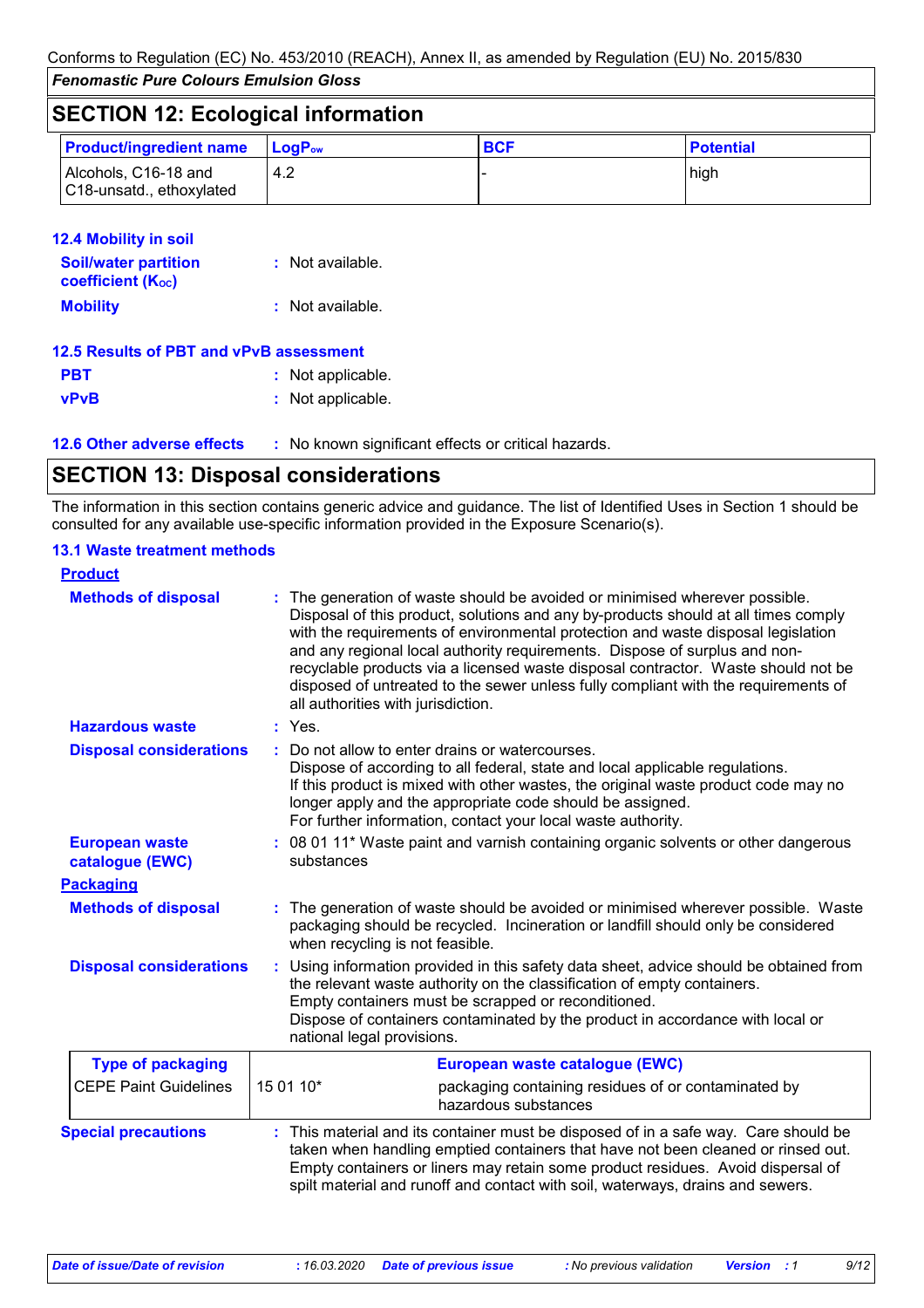# **SECTION 14: Transport information**

|                                                | <b>ADR/RID</b> | <b>ADN</b>     | <b>IMDG</b>    | <b>IATA</b>    |
|------------------------------------------------|----------------|----------------|----------------|----------------|
| 14.1 UN number                                 | Not regulated. | Not regulated. | Not regulated. | Not regulated. |
| 14.2 UN proper<br>shipping name                | -              |                |                |                |
| <b>14.3 Transport</b><br>hazard class(es)      |                | $\blacksquare$ |                |                |
| <b>14.4 Packing</b><br>group                   |                |                |                |                |
| 14.5<br><b>Environmental</b><br><b>hazards</b> | No.            | No.            | No.            | No.            |

**user**

**14.6 Special precautions for Transport within user's premises:** always transport in closed containers that are **:** upright and secure. Ensure that persons transporting the product know what to do in the event of an accident or spillage.

**14.7 Transport in bulk according to Annex II of Marpol and the IBC Code**

# **SECTION 15: Regulatory information**

**15.1 Safety, health and environmental regulations/legislation specific for the substance or mixture**

**EU Regulation (EC) No. 1907/2006 (REACH)**

### **Annex XIV - List of substances subject to authorisation**

**:** Not applicable.

#### **Annex XIV**

None of the components are listed.

#### **Substances of very high concern**

None of the components are listed.

**Annex XVII - Restrictions :** Not applicable. **on the manufacture, placing on the market and use of certain dangerous substances, mixtures and articles**

#### **Other EU regulations**

| <b>VOC</b>                                     | : Not available.  |
|------------------------------------------------|-------------------|
| <b>VOC for Ready-for-Use</b><br><b>Mixture</b> | : Not applicable. |
| <b>Europe inventory</b>                        | : Not determined. |

**Ozone depleting substances (1005/2009/EU)** Not listed.

### **Prior Informed Consent (PIC) (649/2012/EU)** Not listed.

#### **Seveso Directive**

**International regulations** This product is not controlled under the Seveso Directive.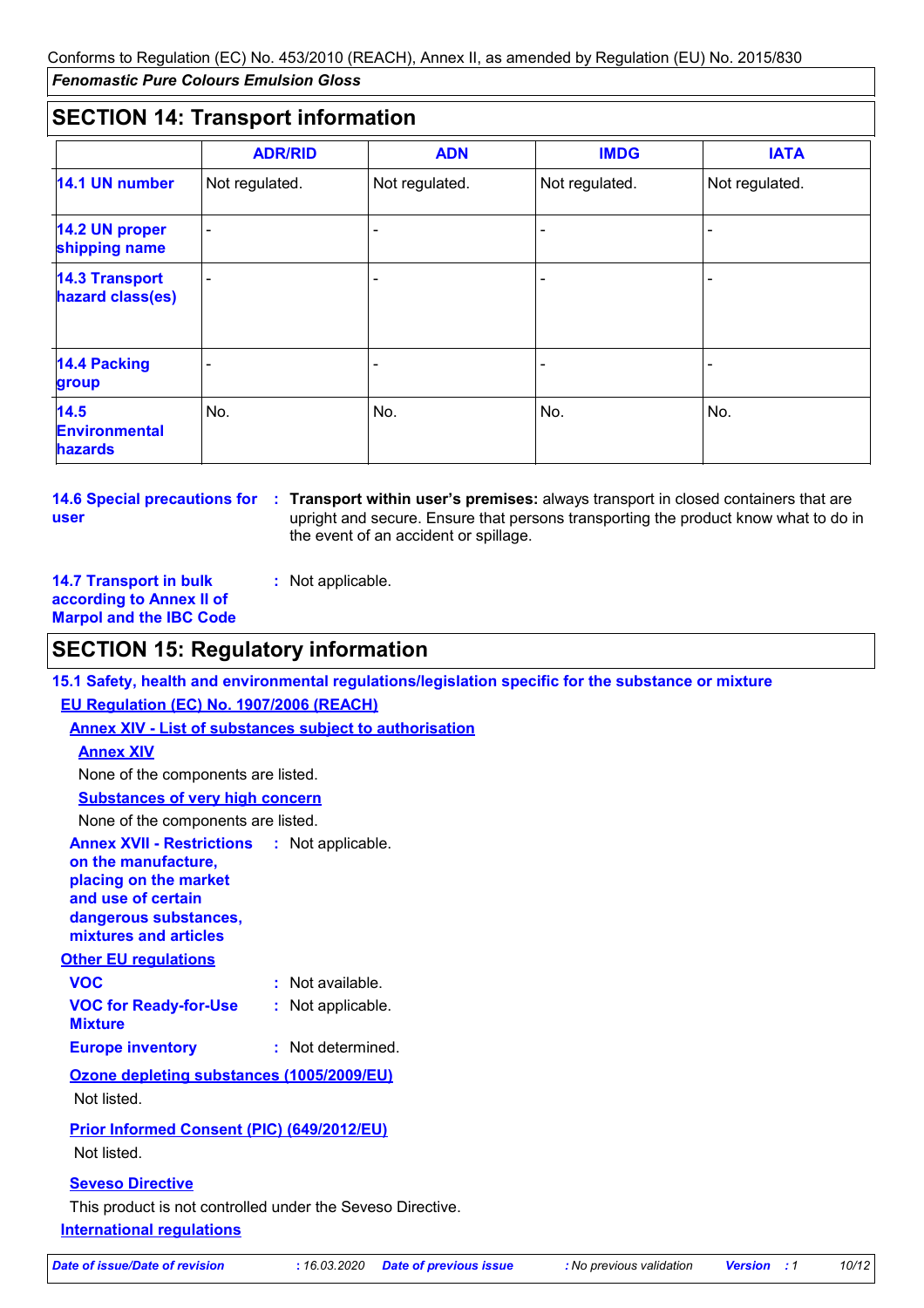Conforms to Regulation (EC) No. 453/2010 (REACH), Annex II, as amended by Regulation (EU) No. 2015/830

*Fenomastic Pure Colours Emulsion Gloss*

# **SECTION 15: Regulatory information**

**Chemical Weapon Convention List Schedules I, II & III Chemicals**

Not listed.

**Montreal Protocol (Annexes A, B, C, E)**

Not listed.

**Stockholm Convention on Persistent Organic Pollutants**

Not listed.

**Rotterdam Convention on Prior Informed Consent (PIC)**

Not listed.

#### **UNECE Aarhus Protocol on POPs and Heavy Metals**

Not listed.

| <b>15.2 Chemical safety</b> |  |
|-----------------------------|--|
|                             |  |

**:** Not applicable.

**assessment**

# **SECTION 16: Other information**

 $\nabla$  Indicates information that has changed from previously issued version.

| <b>Abbreviations and</b> | $:$ ATE = Acute Toxicity Estimate                                                           |
|--------------------------|---------------------------------------------------------------------------------------------|
| acronyms                 | CLP = Classification, Labelling and Packaging Regulation [Regulation (EC) No.<br>1272/2008] |
|                          | DMEL = Derived Minimal Effect Level                                                         |
|                          | DNEL = Derived No Effect Level                                                              |
|                          | EUH statement = CLP-specific Hazard statement                                               |
|                          | PBT = Persistent, Bioaccumulative and Toxic                                                 |
|                          | PNEC = Predicted No Effect Concentration                                                    |
|                          | <b>RRN = REACH Registration Number</b>                                                      |
|                          | vPvB = Very Persistent and Very Bioaccumulative                                             |

### **Procedure used to derive the classification according to Regulation (EC) No. 1272/2008 [CLP/GHS]**

| <b>Classification</b>   | <b>Justification</b> |
|-------------------------|----------------------|
| Skin Sens. 1, H317      | l Calculation method |
| Aquatic Chronic 3, H412 | l Calculation method |

**Full text of abbreviated H statements**

| H <sub>301</sub> | Toxic if swallowed.                                   |
|------------------|-------------------------------------------------------|
| H302             | Harmful if swallowed.                                 |
| H310             | Fatal in contact with skin.                           |
| H314             | Causes severe skin burns and eye damage.              |
| H315             | Causes skin irritation.                               |
| H317             | May cause an allergic skin reaction.                  |
| H318             | Causes serious eye damage.                            |
| H330             | Fatal if inhaled.                                     |
| H400             | Very toxic to aquatic life.                           |
| H410             | Very toxic to aquatic life with long lasting effects. |
| H412             | Harmful to aquatic life with long lasting effects.    |
|                  |                                                       |

#### **Full text of classifications [CLP/GHS]**

| Acute Tox. 2, H310<br>Acute Tox. 2, H330<br>Acute Tox. 3, H301<br>Acute Tox. 4, H302<br>Aquatic Acute 1, H400<br>Aquatic Chronic 1, H410<br>Aquatic Chronic 3, H412<br>Eye Dam. 1, H318<br>Skin Corr. 1B, H314 | <b>ACUTE TOXICITY (dermal) - Category 2</b><br><b>ACUTE TOXICITY (inhalation) - Category 2</b><br>ACUTE TOXICITY (oral) - Category 3<br><b>ACUTE TOXICITY (oral) - Category 4</b><br>SHORT-TERM (ACUTE) AQUATIC HAZARD - Category 1<br>LONG-TERM (CHRONIC) AQUATIC HAZARD - Category 1<br>LONG-TERM (CHRONIC) AQUATIC HAZARD - Category 3<br>SERIOUS EYE DAMAGE/EYE IRRITATION - Category 1<br>SKIN CORROSION/IRRITATION - Category 1B |
|----------------------------------------------------------------------------------------------------------------------------------------------------------------------------------------------------------------|----------------------------------------------------------------------------------------------------------------------------------------------------------------------------------------------------------------------------------------------------------------------------------------------------------------------------------------------------------------------------------------------------------------------------------------|
|                                                                                                                                                                                                                |                                                                                                                                                                                                                                                                                                                                                                                                                                        |
| Skin Irrit. 2, H315                                                                                                                                                                                            | SKIN CORROSION/IRRITATION - Category 2                                                                                                                                                                                                                                                                                                                                                                                                 |

*Date of issue/Date of revision* **:** *16.03.2020 Date of previous issue : No previous validation Version : 1 11/12*